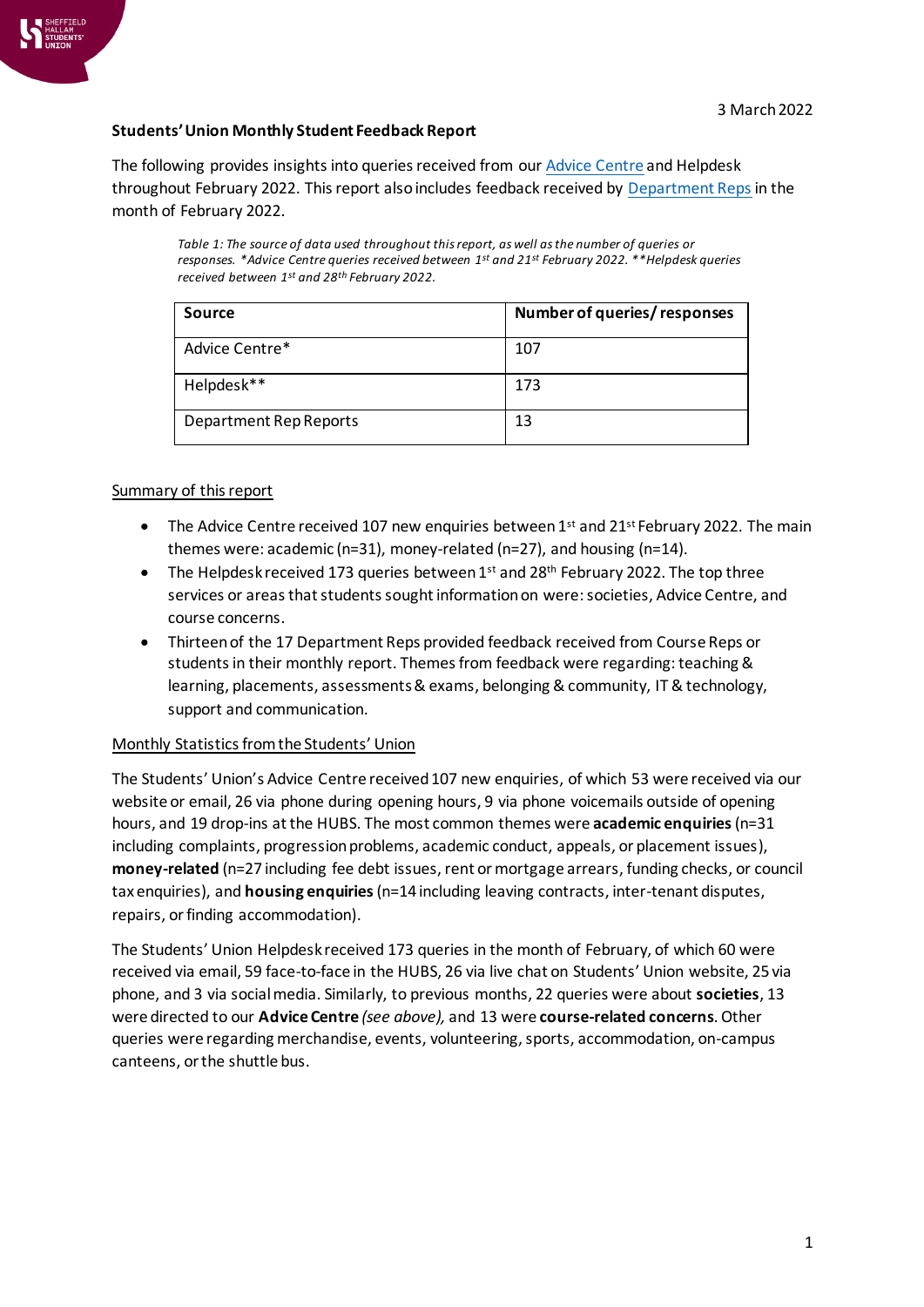

## Department Rep Feedback

Sixteen of the 17 Department Reps completed their monthly report for the month of February. The following Department Reps shared feedback from students or Course Reps:

- **College of BTE**: Service Sector Management; Computing; Management; Finance, Accounting and Business Systems; Engineering & Mathematics
- **College of HWLS**: Biosciences & Chemistry; Nursing & Midwifery; Social Work, Social Care & Community Studies
- **College of SSA**: Education; Natural & Built Environment; Humanities; Law & Criminology; Psychology, Sociology and Politics

Others, whilst they might have completed the report, had no feedback from students or Course Reps during the month of February. Please note for issues in green text, the Department Rep specifically mentioned that this was an issue that is currently being worked through with staff support.

| <b>Themes</b>          | <b>Issues</b>                                                                                                                                                                                                            | Department                                             |
|------------------------|--------------------------------------------------------------------------------------------------------------------------------------------------------------------------------------------------------------------------|--------------------------------------------------------|
| Teaching &<br>learning |                                                                                                                                                                                                                          | Service Sector Management                              |
|                        | Timetabling issues                                                                                                                                                                                                       | Law & Criminology                                      |
|                        | Timetabling issues for a particular course; this meant that some lectures/labs would change, and<br>the students were not getting updates of these changes.                                                              | <b>Biosciences &amp; Chemistry</b>                     |
|                        | Issues with student attendance                                                                                                                                                                                           | Management                                             |
|                        | Students shared that they enjoy in-person, on-campus teaching                                                                                                                                                            | Finance, Accounting and Business<br>Systems            |
|                        | Students feel that Industrial Action is impacting their learning; guest lectures not being re-<br>arranged and students still travelling to campus without knowing if their sessions/lectures are<br>going ahead or not. | Social Work, Social Care & Community<br><b>Studies</b> |
|                        | Students are really pleased with the continued recording of classes; this is useful for students if<br>they are unwell, but also to revise or gain clarity from a class they might have attended.                        | Education                                              |
|                        | Some students (Environmental Science) not pleased that some elective modules are not running<br>next year. DR believes this should have been communicated clearer to students.                                           | Natural & Built Environment                            |
| Placements             | Not enough placement spaces for the number of students that need a placement.                                                                                                                                            | Nursing & Midwifery                                    |
|                        | Issues still ongoing with simulated placement hours - Department waiting to hear from NMC still.                                                                                                                         |                                                        |
|                        | Students raised concerns with not getting travel expenses paid when on placement; students are<br>now aware that this will be reimbursed if further than their normal travel into the university.                        | Social Work, Social Care & Community<br><b>Studies</b> |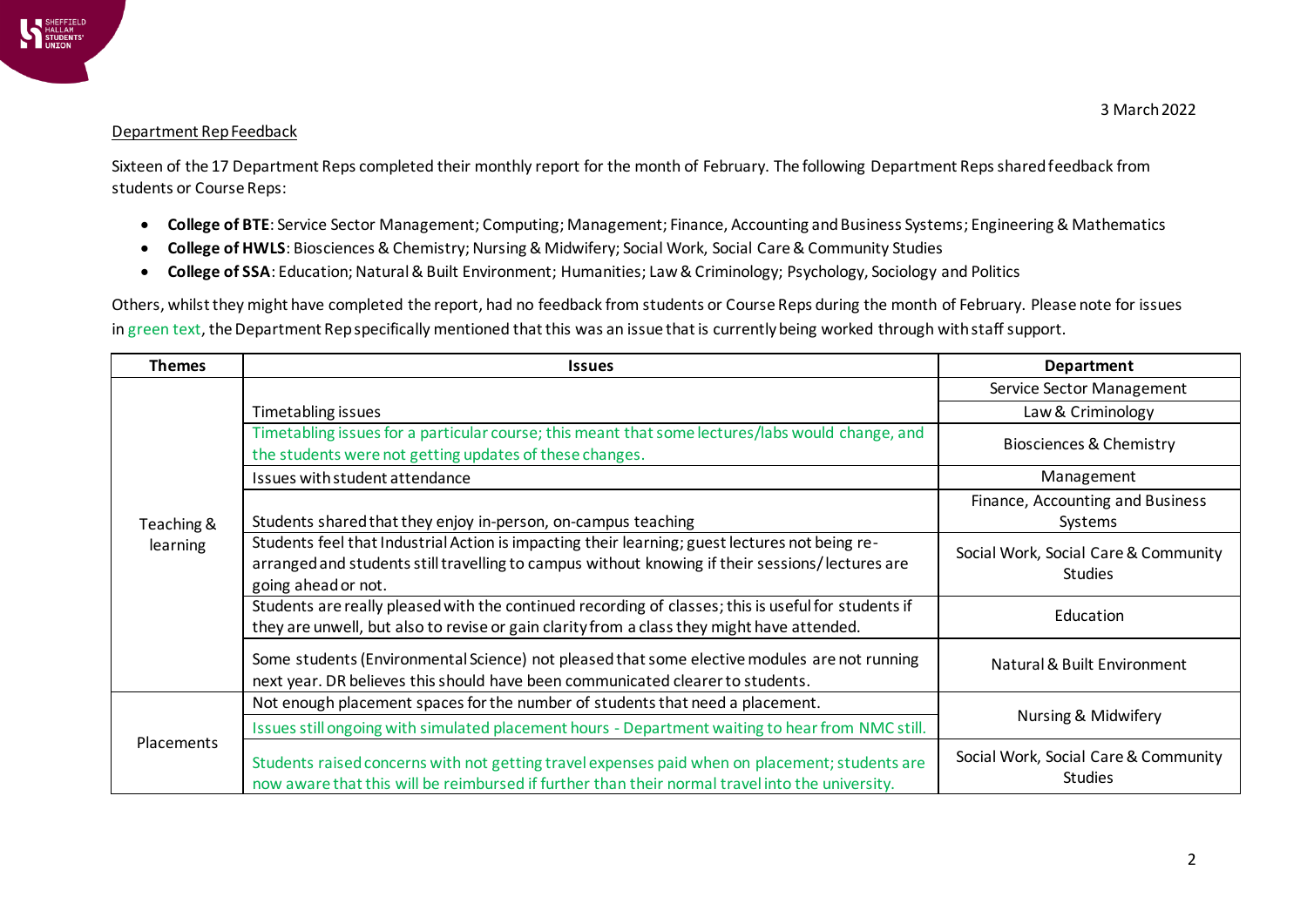

3 March 2022

| Assessments &<br>exams | The Cyber subject area students are still having issues with their word counts.                                                                                    | Computing                                              |
|------------------------|--------------------------------------------------------------------------------------------------------------------------------------------------------------------|--------------------------------------------------------|
|                        | Students feel that they lack time to complete exams and feel unprepared to sit time limited<br>exams again after such a long time away from the format             | Engineering & Maths                                    |
|                        | MSc Molecular Microbiology were not satisfied with the feedback/marking of specific module<br>exam.                                                                | Biosciences & Chemistry                                |
|                        | A course shared with DR that feedback received was quite negative (this course does not have a<br>CR). Currently investigating if this is a Department-wide issue. | Social Work, Social Care & Community<br><b>Studies</b> |
|                        | Students asking DR how to appeal a grade.                                                                                                                          |                                                        |
|                        | Students feel a lack of support regarding assessments and exams.                                                                                                   | <b>Humanities</b>                                      |
|                        | Students shared concerns with online exams                                                                                                                         | Law & Criminology                                      |

| <b>Themes</b>            | <b>Issues</b>                                                                                                                                                                                                                                                                                                                                                                                                                                                                                                                                                                                                                                               | <b>Department</b>                  |
|--------------------------|-------------------------------------------------------------------------------------------------------------------------------------------------------------------------------------------------------------------------------------------------------------------------------------------------------------------------------------------------------------------------------------------------------------------------------------------------------------------------------------------------------------------------------------------------------------------------------------------------------------------------------------------------------------|------------------------------------|
| Belonging &<br>community | Apprenticeship social did not take place                                                                                                                                                                                                                                                                                                                                                                                                                                                                                                                                                                                                                    | Service Sector Management          |
|                          | DR still concerned about student community and work in this area (e.g. Humanities Lounge) still<br>ongoing.                                                                                                                                                                                                                                                                                                                                                                                                                                                                                                                                                 | <b>Humanities</b>                  |
|                          | Students still sharing concerns regarding well-being. DR currently working directly with services.                                                                                                                                                                                                                                                                                                                                                                                                                                                                                                                                                          |                                    |
| Support                  | Some students not being contacted by their academic advisers                                                                                                                                                                                                                                                                                                                                                                                                                                                                                                                                                                                                | Service Sector Management          |
|                          | DR received feedback that the overall experience of Learning Contracts is good, but the main<br>issue is that some lecturers/tutors simply don't read or make it a priority to act on information in<br>the Learning Contracts. Specifically, one CR reported that students on their course who don't<br>have SFE disabled student allowance are only allowed limited learning contract.<br>Students shared with DR that they are happy with employability workshops as part of their<br>course(s). Some students felt that the information could have been more tailored to their course.<br>Some students not aware of 1-1 employability adviser support. | Education                          |
|                          | Concerns raised by students regarding learning contracts                                                                                                                                                                                                                                                                                                                                                                                                                                                                                                                                                                                                    | Psychology, Sociology and Politics |
| IT & technology          | Some students struggling to login to virtual learning (sometimes up to 25 minutes)                                                                                                                                                                                                                                                                                                                                                                                                                                                                                                                                                                          | Service Sector Management          |
|                          | Some lecture recordings not appearing on students' Blackboard sites, though they were<br>available.                                                                                                                                                                                                                                                                                                                                                                                                                                                                                                                                                         | <b>Biosciences &amp; Chemistry</b> |
| Communication            | Information about Industrial Action was not communicated as quickly as it could have been.                                                                                                                                                                                                                                                                                                                                                                                                                                                                                                                                                                  | Computing                          |